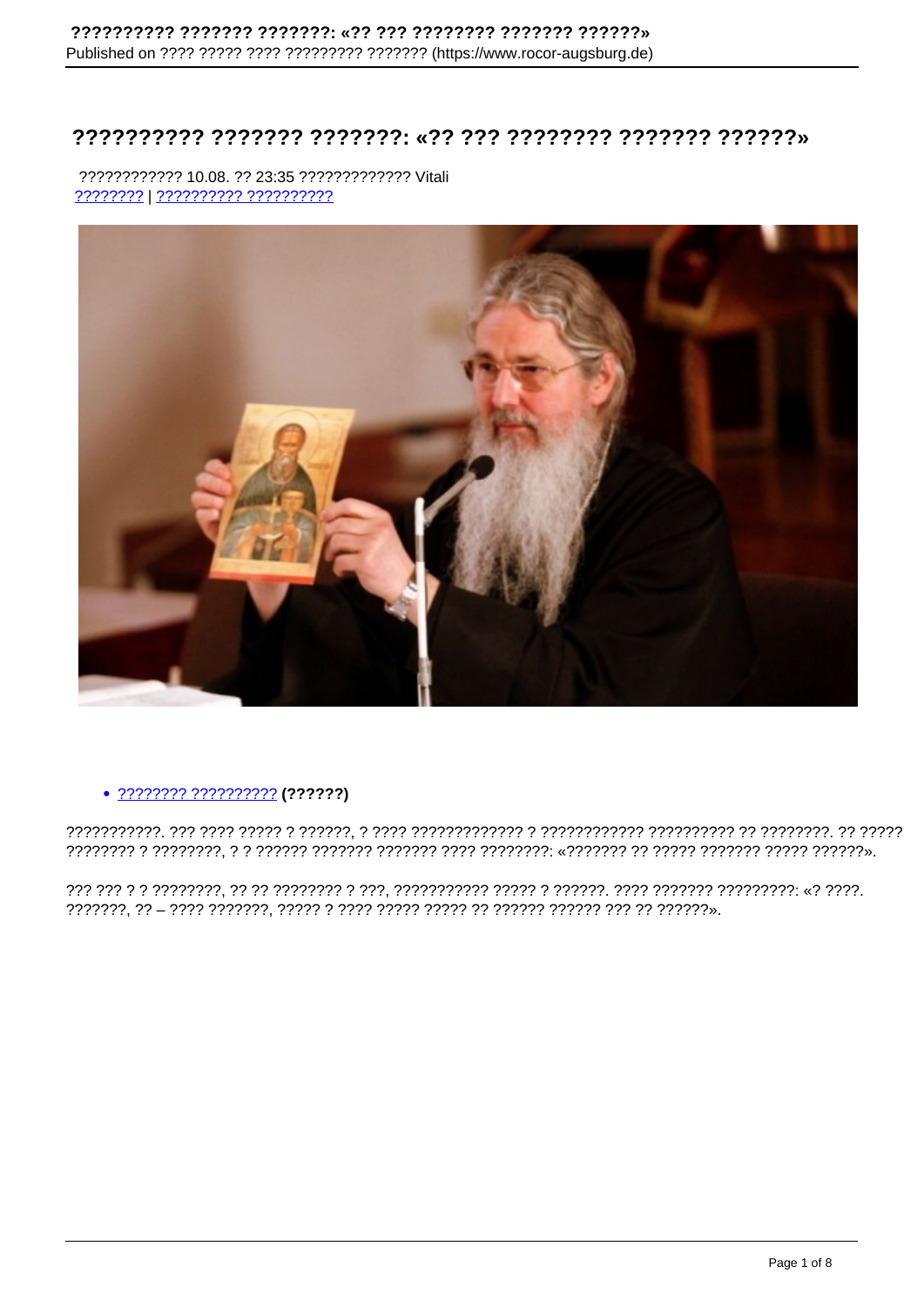# Published on 2222 22222 2222 22222222 2222222 (https://www.rocor-augsburg.de)



????? ?????? ??????. ???????. ??????...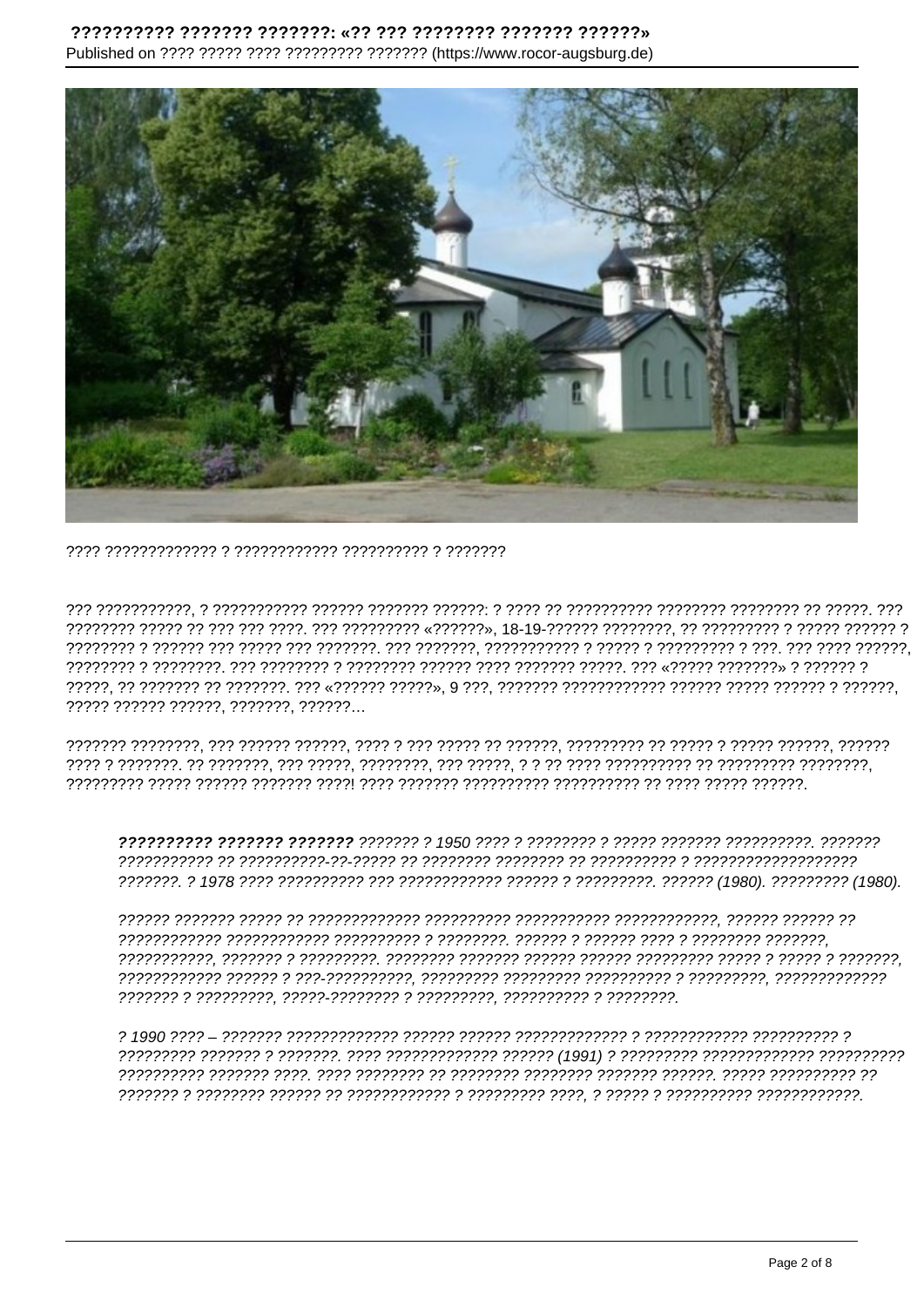

7777777777 7777777 7777777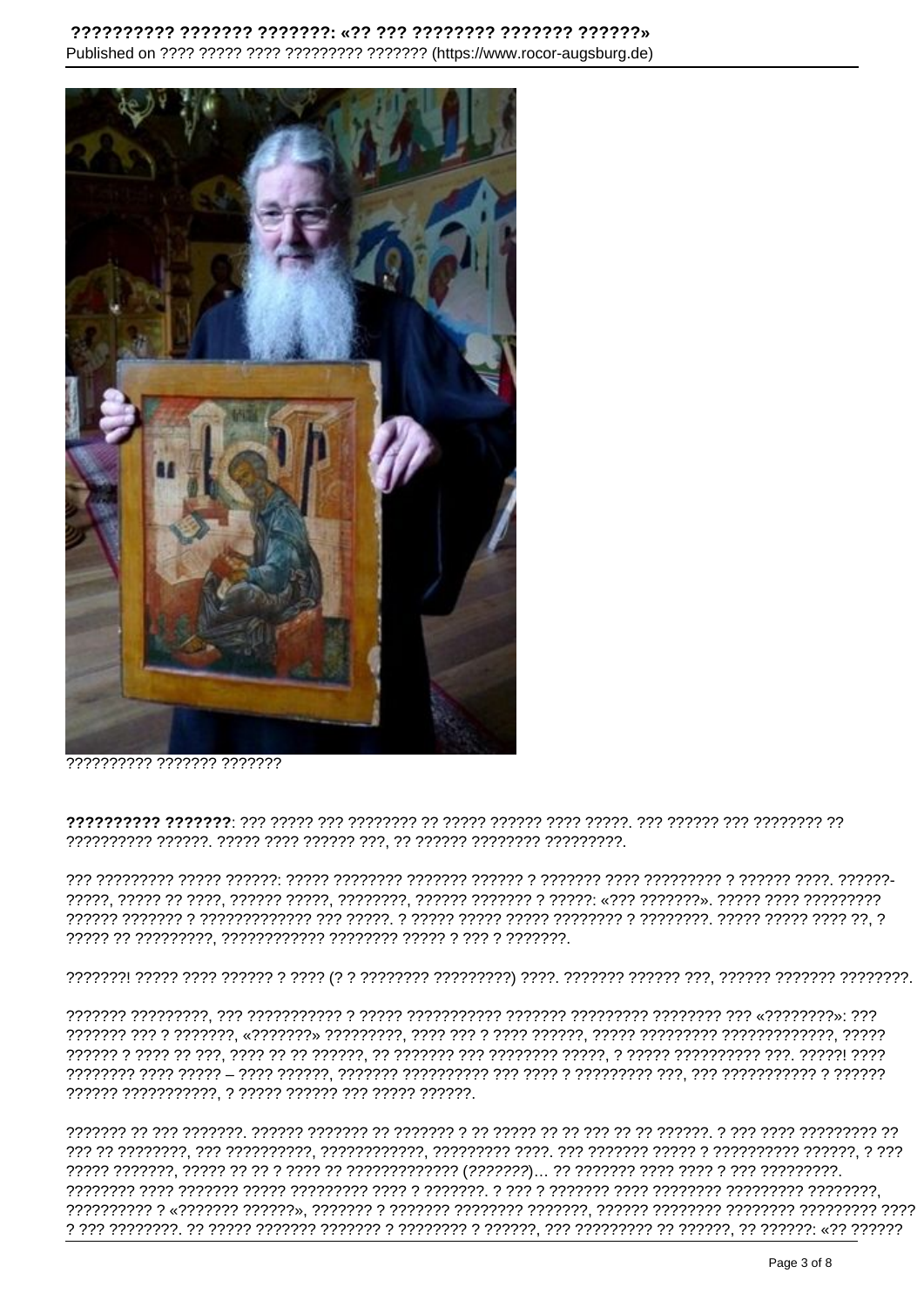#### $-222222.22222$

#### ???????????? ?????

## ??????? ??????????? ?? ???????? ??????...

 $22.22222222$ 

#### $-222222222221$

???: «??????? ?? ?????? ?? ???? ? ???».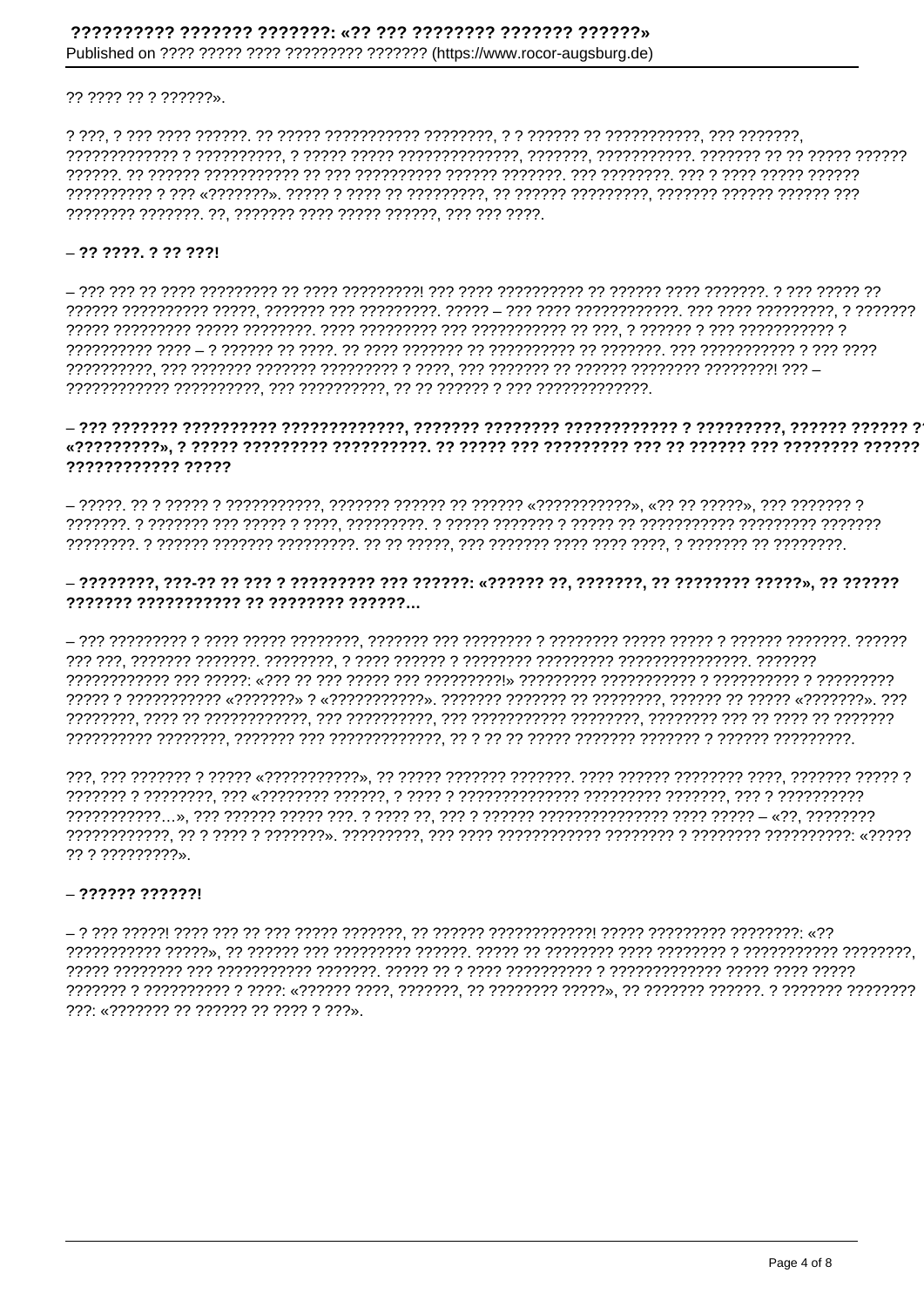## Published on ???? ????? ???? ????????? ??????? (https://www.rocor-augsburg.de)



,2007272 2 1830-2 20272 22 1830 1941 20272 22 10272 22 22 22 23 24 25 26 27 27 27 27 27 27 27 27 27 27 27 27 2 ???? ??????? ?????? ????????? ?????.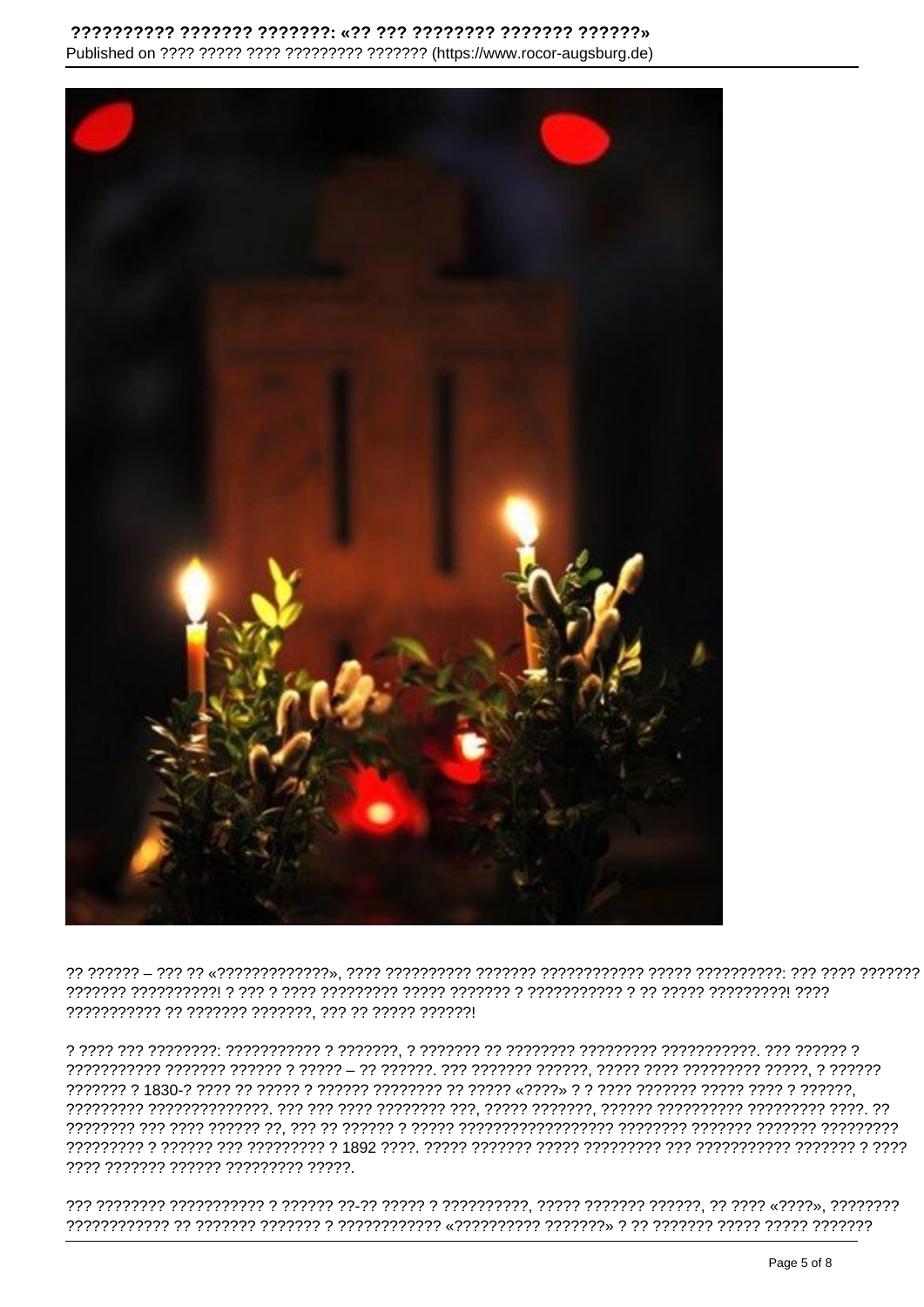#### Published on 2222 22222 2222 22222222 2222222 (https://www.rocor-augsburg.de)

7777777. 77777 7 77777 7 7 77777777 7777.

??? ???????? ?? ????

# $-222222222$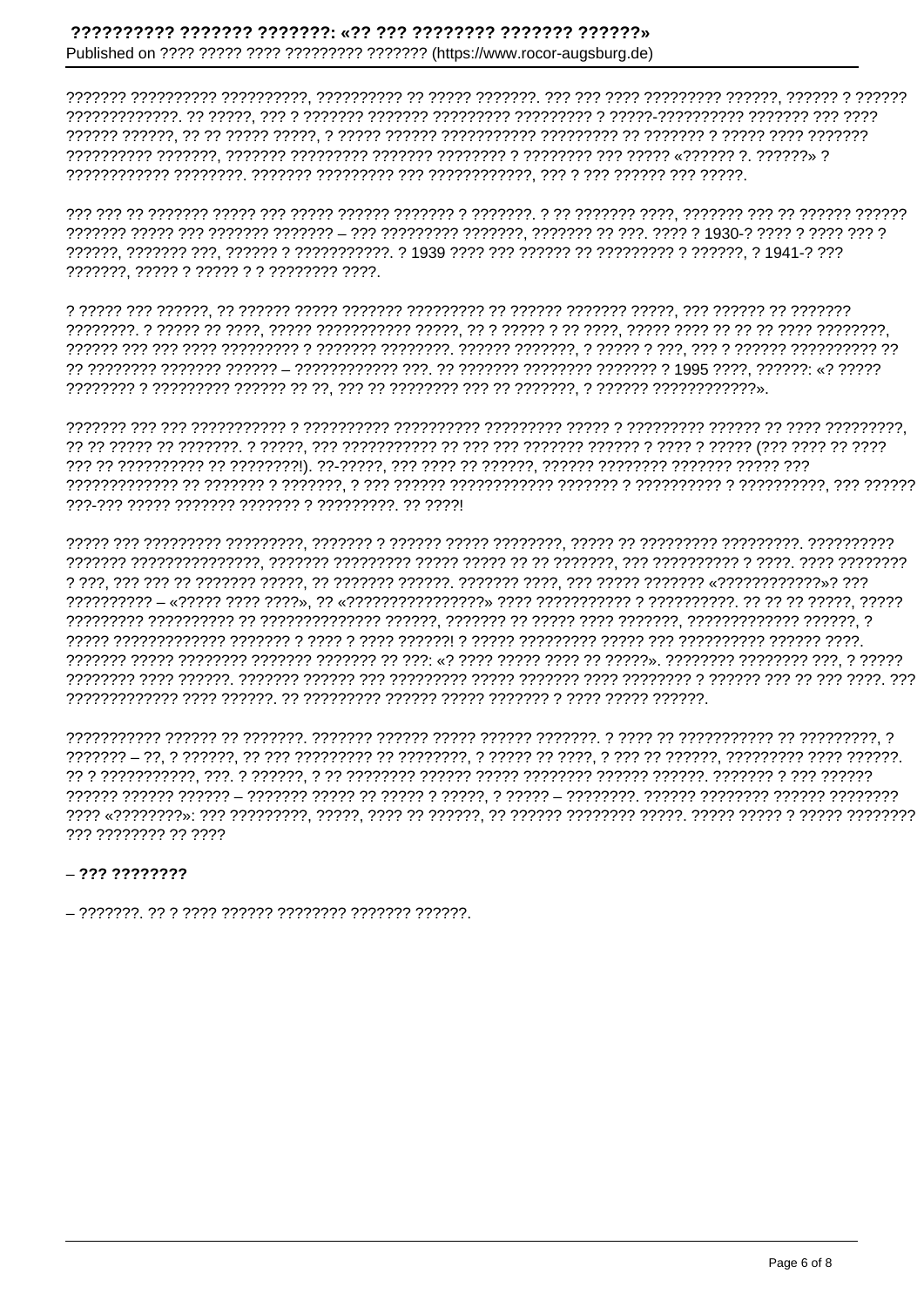## Published on ???? ????? ???? ????????? ??????? (https://www.rocor-augsburg.de)



# 

777777777 777777. 77 777777 777-7777 77777, 7 777 7777, 7777, 7777 77777.